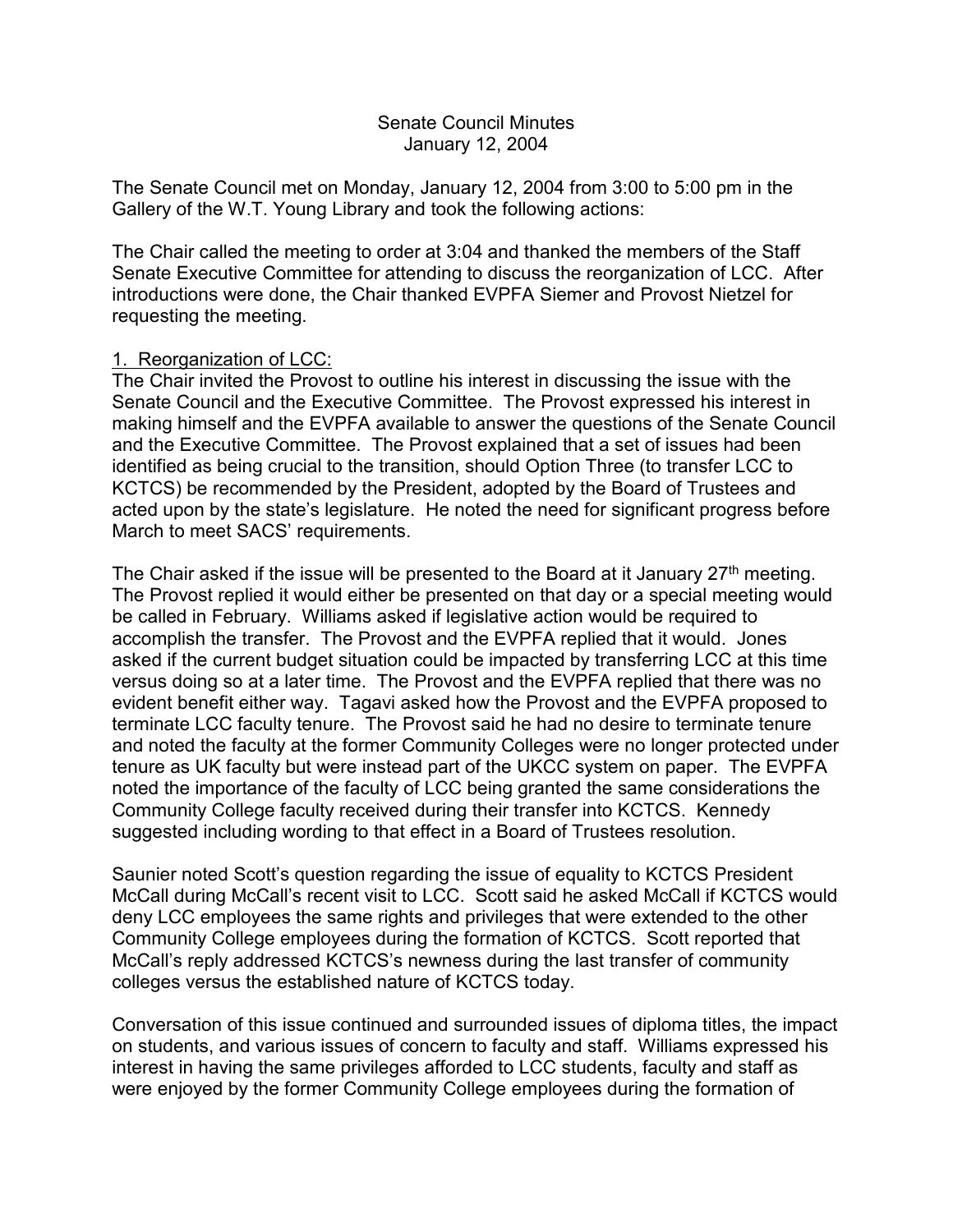KCTCS six years ago. He expressed his desire to see those privileges protected in writing. Saunier agreed that written protection would ease the concerns of the students, faculty and staff.

The Provost called the KCTCS Board of Regents' resolution regrettable and expressed interest in having a protective statement for the people associated with LCC to the Board of Trustees prior to their vote. He said the University should try to prepare the Board of Regents for such language in the hope that they would be agreeable. Jones asked what minimal Board of Trustees action would appease SACS. The Provost recommended drafting a resolution and showing it to SACS to eliminate any uncertainty along those lines. He said the Academic Affairs Committee of the Board will be briefed on this issue on January 21 at 10am.

Kennedy asked, aside from the time constraints, if it would be possible to maintain the current arrangement with LCC and UK. The Provost indicated there was an extensive list of issues that would need to be addressed in order to appease SACS. Saunier outlined a few of the larger issues which illustrated the complexity of accomplishing the necessary autonomy to maintain separate accreditation.

Jones asked if LCC would eventually move to different facilities. The Provost replied that the future was uncertain, but at the moment no other facilities exist which could accommodate LCC, so such a move was not part of the current discussion. Saunier noted the transfer of LCC "assets" was part of the KCTCS resolution, which would imply they would take ownership of the property.

Brothers asked if there was a reason the LCC Task Force's report, meeting and notes were not available on a University web page. The Provost and the EVPFA replied that they did not know, but were certain that no effort had been undertaken to shield information. Saunier noted it had not been discussed at the Task Force meetings. The EVPFA said that he would see that this information was made widely available for University-wide dissemination.

Further discussion ensued regarding the drafting of protective wording for inclusion in the Board of Trustees resolution, the timing of presenting such a draft to the Board of Trustees, and whether or not such wording would be presented to the Board of Regents prior to the Board of Trustees' vote. Kennedy suggested presenting the concerns about the Board of Regents' resolution to the Board of Trustees in time for the Academic Affairs committee meeting on January 21. The Provost noted the committee could meet a second time on January 27 if need be to accommodate the short time-frame. The EVPFA asked the two Chairs if their executive bodies could act on behalf of their respective Senates to ease the timing issue. Both Chairs replied that they could.

King asked if SACS was expected to implement an end-date by which the transfer of LCC to KCTCS must take place. The Provost indicated the various components of the transfer would likely take place at different times with different deadlines associated with each. The EVPFA said SACS is usually quite willing to grant institutions the time they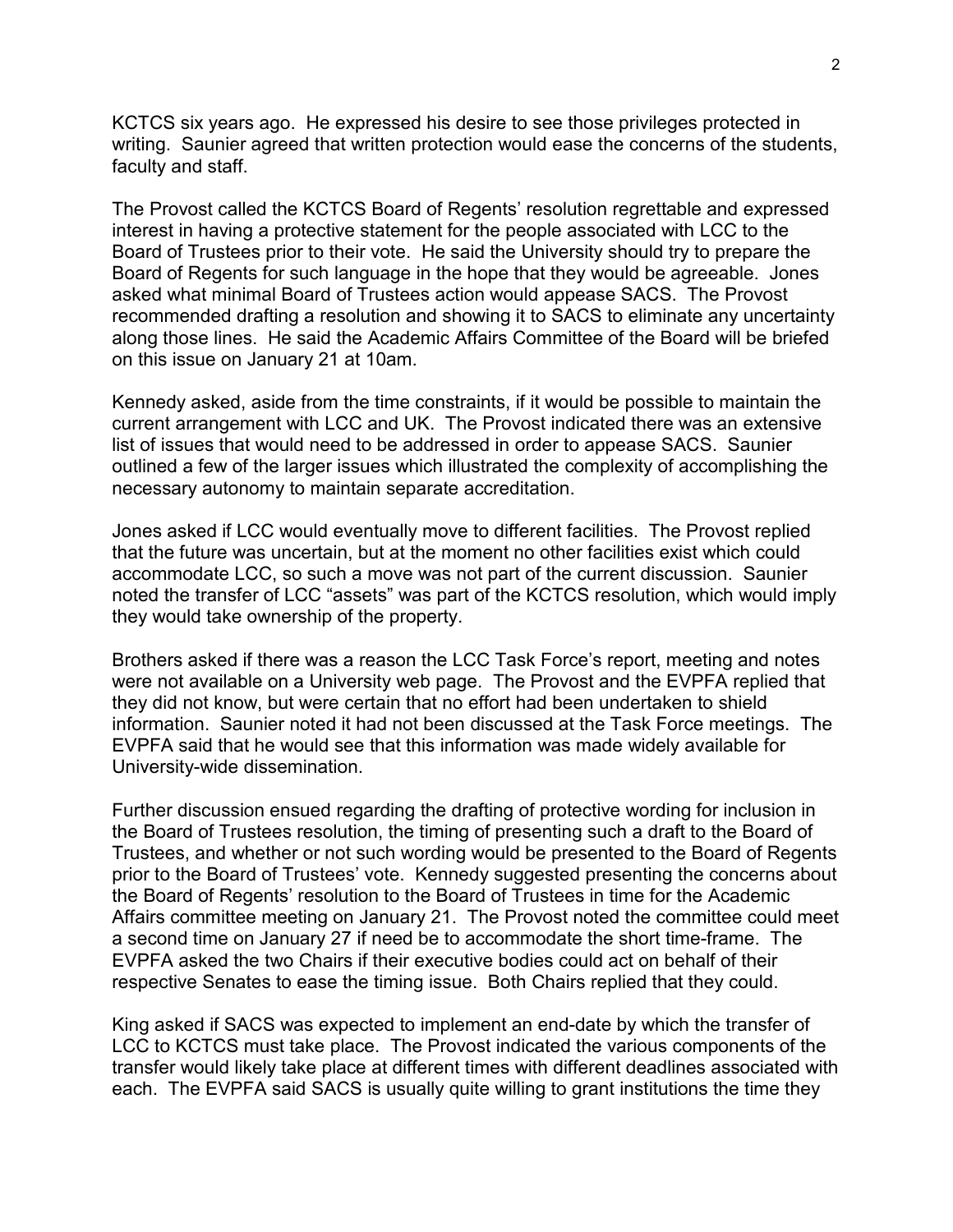need to accomplish such change so long as they felt the institution was making progress.

Cibull writing a brief statement that outlined the two main concerns about the transition; the maintenance of UK's facilities as part of UK and the transition protocol being the same for LCC students, staff and faculty as it was for the other community colleges. Yanarella suggested adding a statement about the special relationship between LCC and UK in the interest of continuing privileges enjoyed by LCC students, faculty and staff into the future.

Williams asked for a further explanation as to why Option Three, rolling LCC into UK as one of the colleges, had not been fully explored as a viable option. The Provost outlined a number of issues which had been identified by the Task Force, among others. The issues included differential tuition, selective admissions requirements, the terminal degree level of LCC's faculty, the loss of LCC's unique identity, and the violence such a move would do to LCC's mission as an open access institution.

The Chair asked for summary comments from Saunier and Scott. Saunier reported on McCall's recent visit to LCC, saying that most of the staff and faculty questions had revolved around benefits. She indicated Scott's question to McCall about the KCTCS Board of Regents resolution generated most of the conversation. Scott stated that most of the people associated with LCC would feel more comfortable with being relocated within KCTCS if the provisions enjoyed by previous Community College employees were somehow protected by language included in a Board of Trustees resolution. He added the Board of Regents resolution was a pre-emptive move that made several people uncomfortable.

The Chair said he and Ms. Scott will begin drafting a summary of what was discussed during the meeting and will circulate it to the two executive bodies before sending it to the Board of Trustees for its consideration when molding its resolution.

Watts asked what time-line she should tell students who made inquiries about the transition. The Provost replied he hoped to be able to parallel the former Community College's time-line, in which fees, access to facilities and access to tickets should remain the same for two years. He noted it was not certain at this time. The Chair thanked the guests and the members of the Executive Committee and adjourned the meeting for a small break.

#### 2. Pilot Winter-Intersession Proposal

After the break the Chair addressed the issue of the proposed Winter session and reminded the Senate Council of some of the issues addressed in the Provost's response to the Senate Council's letter outlining its' concerns.

The Provost said his intent was to give flexibility to the programs to identify the courses they'd like to teach. He noted a variety of courses might offer good instructional possibilities and thought some courses could be easily adapted to the shortened format.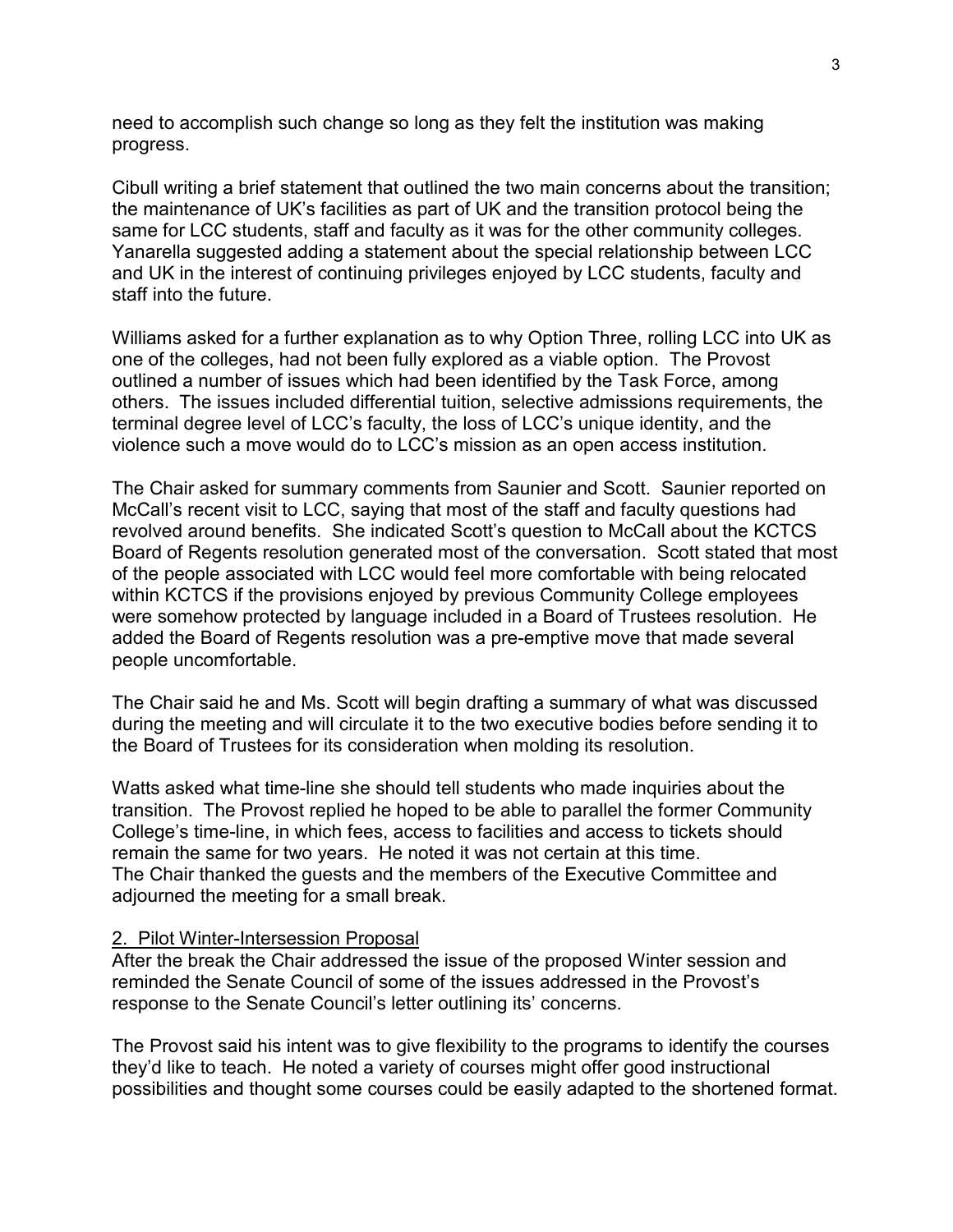He provided some examples of institutions who offered a mixture of both basic courses and specialty courses during a winter session. The Provost said the idea is that there is more than one type of course that can be offered during the winter session and said "the faculty should judge what those courses should be".

Kaalund asked if the Provost intended to make changes to the calendar to allow for a longer session. The Provost suggested starting fall classes on a Tuesday and abolishing fall break, which would cause classes to end on a Tuesday or Wednesday and finals to begin early. The Chair asked if such calendar revisions would happen this year or if the pilot session would still use the abbreviated two-week schedule suggested in the Provost's proposal. The Provost suggested using the two-week session for the pilot program and then using the feedback received from that session to determine the need for lengthening the term. He also stressed the importance of placing the syllabi and learning expectations on-line prior to registration so the students could decide up front if they were willing to make the commitment. He said financial aid would not be available for the winter session, but noted the students room and board expenses would be considerably less for the winter session than for the regular term, which would constitute savings to the students.

Tagavi said he was not satisfied with the Provost's answer to the Senate Council's concern about the number of hours students would have to spend studying for a fourhour-a-day course if they were expected to study for two to three hours for every hour they were in class. He said that just because students claim to not study two to three hours didn't mean the belief about the need for that much studying should change. The Provost said decisions shouldn't be made based on a hope that students study more than they report studying on surveys.

Debski reminded the Provost of previous statements he made regarding plans to get students to study more, graduate faster and get more out of their education. The Provost replied he though the students will use the time during the winter session to accomplish those things.

Watts spoke in favor of the proposal, suggesting students could access the syllabus online and begin studying before the beginning of the winter session. The Provost replied some schools had done exactly that, and some also had assignments due during the week between Christmas and New Years so that time was not "dead time".

Grabau expressed his doubt that students would be willing to study between Christmas and New Years. The Provost replied that many schools had bridged that week and were doing exactly what he proposed.

Cibull suggested the only way to see how the courses work is to teach the courses and see how well the students do. Watts spoke in favor of the proposal again, noting the lack of opposition from student groups to the proposal. The Provost noted faculty evaluations of winter sessions at other schools had been favorable.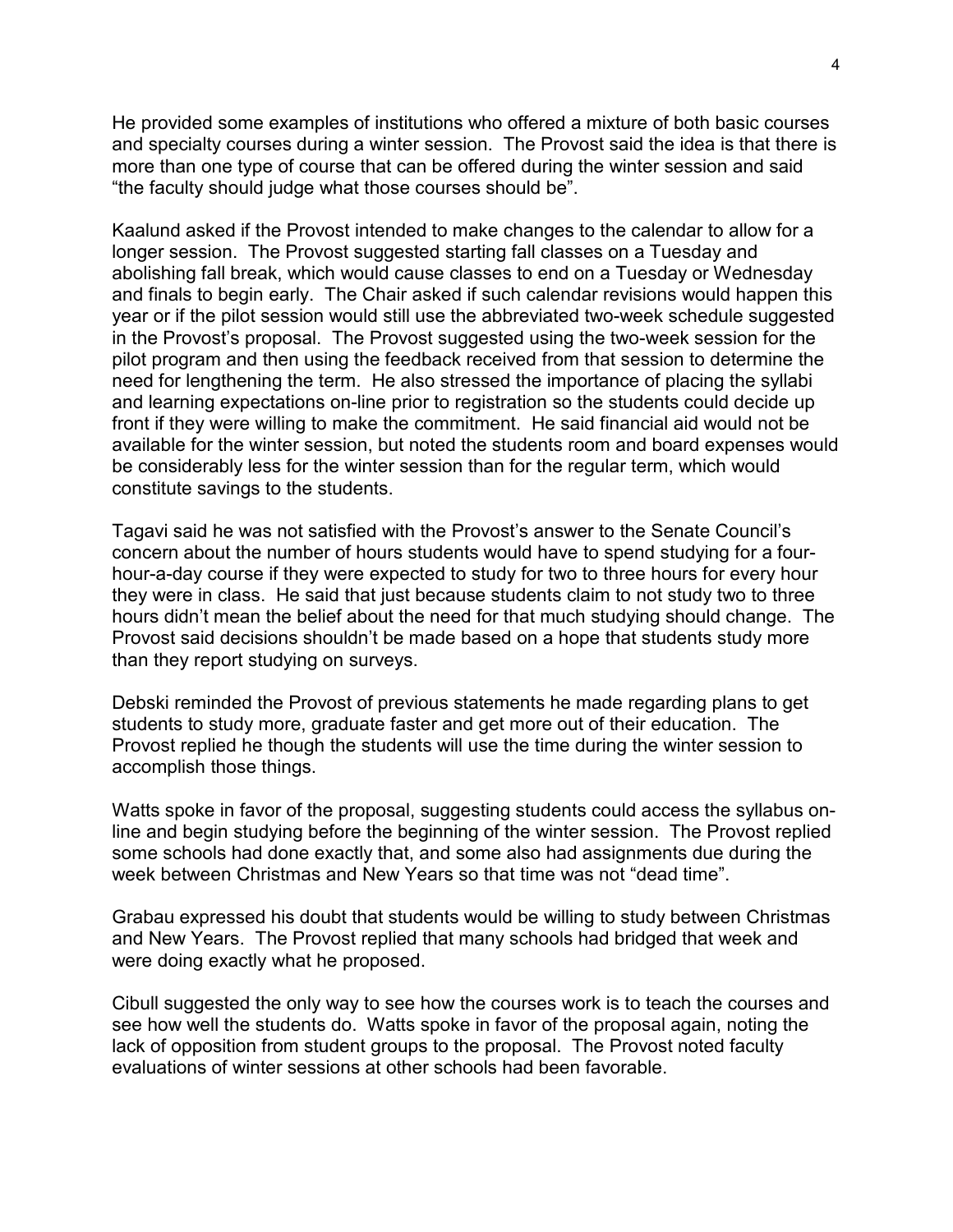Tagavi expressed concern over the number of instructional hours present in the Provost's proposal. The Provost said 200 more minutes had been built into the winter session than in the regular term, so that even if breaks were subtracted more instructional minutes would still remain. Tagavi asked what would happen if instructors didn't give breaks. The Provost replied the instructors should have better judgment than to not give breaks during a four-hour course. Tagavi expressed his desire to have the regular term numbers match the winter session numbers. The Provost noted the granting of breaks was under the purview of the instructor in any term and that breaks in lengthy graduate seminars were common during the regular term.

The Chair noted the importance of underscoring that the courses in the winter session would be nominated by the departments who would exercise wisdom when making their suggestions. Tagavi requested that wording be included to say the faculty, not the department, would nominate the courses. Debski said the faculty don't make that determination for summer courses. Jones noted the Provost's earlier statement that the faculty should suggest the courses. The Provost said the Senate Council members could review the nominated courses and give its recommendation if they liked.

Debski asked if the provost had a minimum class size in mind and wondered if professors would be paid as they are for summer school. The Provost replied that the \$7,500 earned for summer school would not apply to the winter session and noted the importance of maintaining high enough enrollment during the winter session to ensure that money was not lost. He said Chairs will have to arrive at their own compensation agreements with their faculty and use judgment in determining class size. He suspected a mixture of small and large courses would be necessary to come out even financially.

Yanarella said the value of an intersession is its diversity of courses and asked if the Provost envisioned both small and large classes being offered within the same department. He asked if a few courses would enroll 65 or 70 students with other smaller classes enrolling 8 to 10 students. The Provost expressed his interest in keeping the winter session enrollment rather small. He then outlined his understanding with the various academic units involved in this proposal, explaining that a profit in the first year would net the unit no revenue while a loss would cause them no harm.

Saunier asked if the long-term goal of the winter session would be to continue in a twoweek format or if the two-week time period was to be used only for the pilot session with other accommodation in the future. The Provost suggested letting it run in the two-week format the first year and then determining future calendar adjustments after the data had been gathered from the pilot. Saunier noted the need to waive a Senate Rule if three credit hours were to be taken in a two week session.

Watts asked if housing would be available for students during the winter session. The Provost replied that only very limited housing would be available in Jewell Hall. Cibull requested that some metric of evaluation be included in the proposal and asked that the method of evaluation be included the course proposals coming from the departments.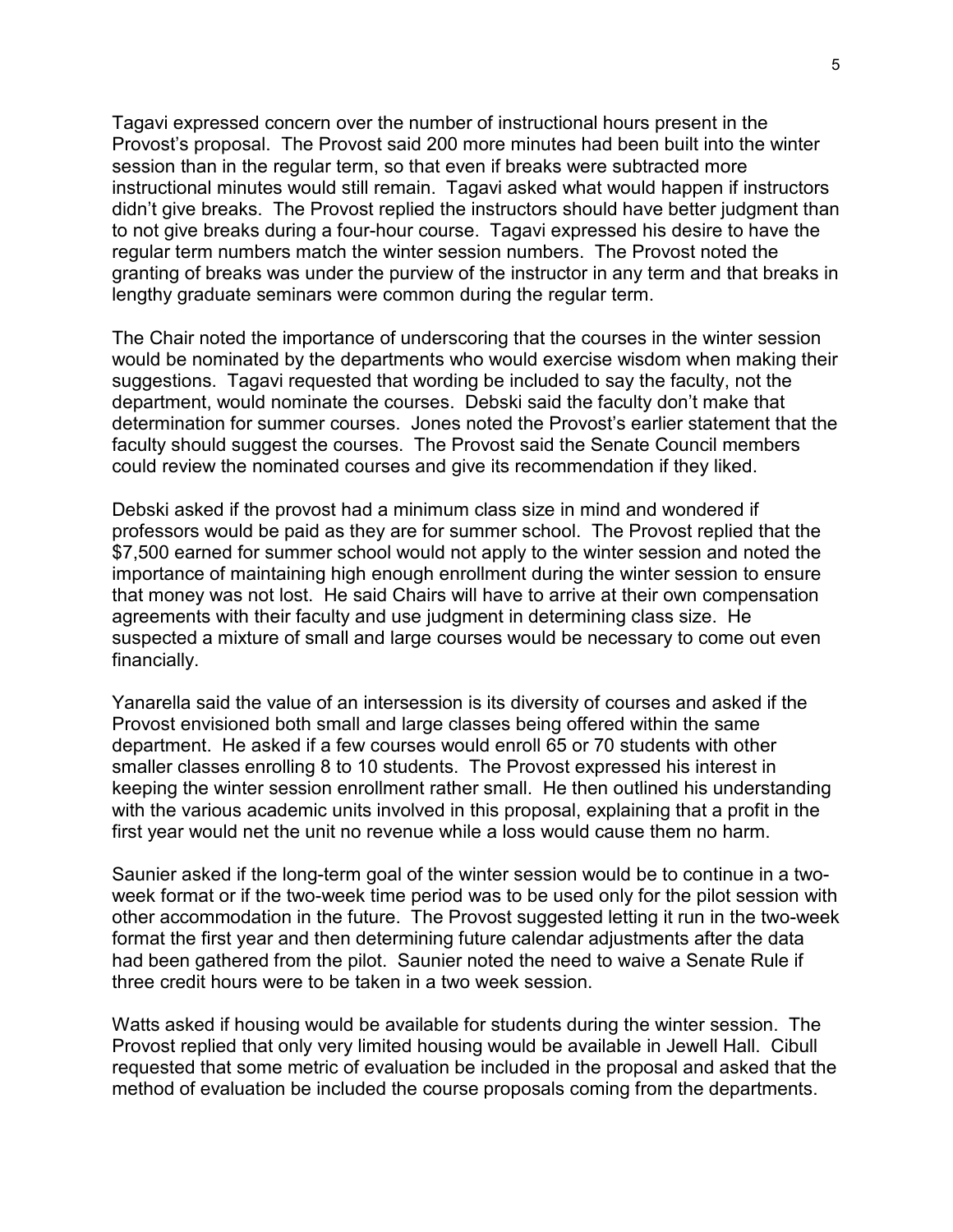Kennedy **moved** to send the proposal to the Senate with a positive recommendation with the stipulation that each proposal includes a method of evaluation for that course. Yanarella **seconded** the motion.

Jones offered the **amendment** of including "proposals from unit faculty", which was **accepted** by Kennedy and Yanarella. Kaveh offered the **amendment** of including "We recommend waiving Senate Rule 5.2.1" in the motion. Kennedy and Yanarella **accepted** the amendment.

The motion read "The Senate Council sends the proposal to the Senate with a positive recommendation with the stipulation that each proposal from unit faculty include a method of evaluation for that course. We recommend waiving Senate Rule 5.2.1 to facilitate the short session".

The motion **passed** without dissent.

The Provost reiterated his offer to allow the Senate Council to review the course proposals from unit faculty. Tagavi expressed his interest in relying on the unit faculty to propose the appropriate courses. Debski agreed.

Saunier asked if only three-hour courses were to be offered or if some four-hour courses, like language classes, would be offered as well. The Provost suggested either a three-hour or four-hour course would be appropriate. The Chair thanked the Provost and reminded the Senate Council that the Provost would be in attendance at the Senate meeting and could help answer any questions about the session that the Senate might have.

### 3. Approval of the Minutes:

The Chair asked if the minutes could be approved as written. Tagavi suggested he did not make the motion listed at the top of page two about sending the Winter Session to the Senate with a negative recommendation. Ms. Scott will confirm the motion's origin by listening to the audio recording of that meeting and will make any corrections as needed. Otherwise, the minutes were approved as written.

### Other Business:

The Chair offered to send a letter to the Chair of the Board of Trustees outlining the concerns of the two executive bodies. He asked the Senate Council members to provide feedback to a letter he will circulate via e-mail Tuesday morning.

Tagavi asked if ensuring the same benefits for LCC faculty was as pressing an issue as their tenure rights. Yanarella replied that the issue was that they should be given the same choices the other Community College faculty had received. The Chair noted the broad ranging nature of this issue. Saunier outlined the ways in which tenure would be affected if the Board of Regents' resolution was allowed to stand.